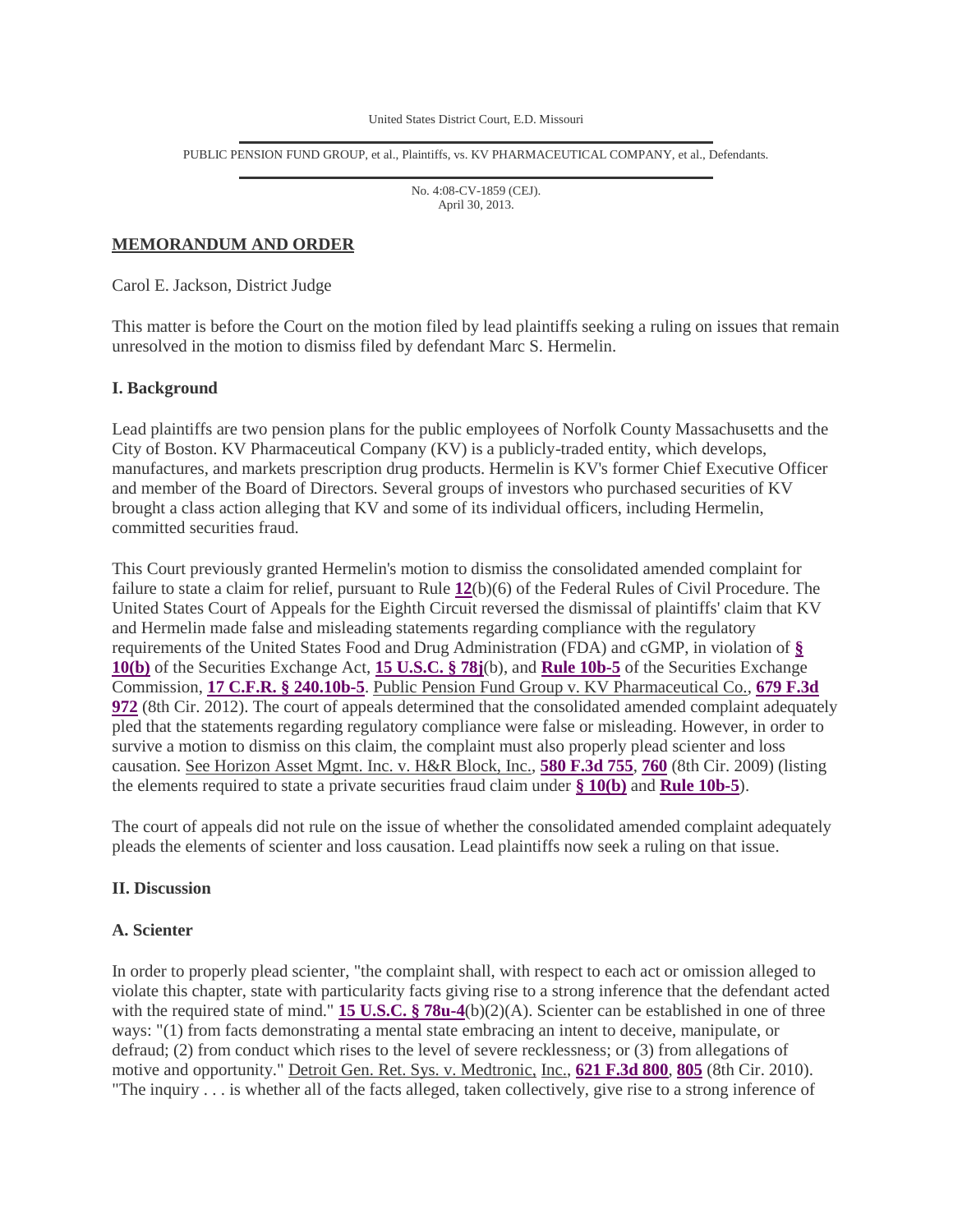scienter, not whether any individual allegation, **[\*2]**scrutinized in isolation, meets that standard." Tellabs, Inc. v. Makor Issues & Rights, Ltd., **551 U.S. 308**, **322-23**(2007).

Plaintiffs rely on the following allegations to establish that Hermelin acted with the required state of mind: (1) defendants knew of the FDA violations, the continuous nature of the violations, the Forms 483, and had discussions with the FDA concerning those violations as evidenced by the government's preliminary injunction complaint against KV; (2) Hermelin signed a consent decree with the government that reflects that he knew of the FDA violations since January 1, 2005; (3) Hermelin was terminated for cause "with full knowledge of all pertinent facts;" and (4) the ongoing fraudulent scheme could not have been perpetrated over a substantial period of time without the knowledge, participation, and complicity of the executives at the highest level of the company.

These facts, taken collectively, give rise to a strong inference of scienter. During the relevant period, Hermelin signed various Form 10-Ks, stating that "[w]e believe that all our facilities are in material compliance with applicable regulatory requirements" and "we believe that we are currently in material compliance with cGMP." Plaintiffs also cite to the government's March 2, 2009 complaint for permanent injunction, which sought to enjoin KV from manufacturing, packaging, labeling, holding, and/or distributing any of its products. The government complaint alleged that the defendants had notice of KV's non-compliance with FDA regulations:

Defendant's noncompliance has continued despite repeated warnings from FDA regarding its CGMP violations. At the conclusion of each FDA inspection in 4/2003, 1/2004, 1/2005, 3/2006, 4/2007, 3/2008, and 2/2009, FDA investigators prepared and issued a detailed List of Inspectional Observations, Form FDA-483, to Defendants, notifying them of the investigators' observations. The FDA investigators discussed the violations listed in the Form FDA-483s with Defendants, who expressed a desire to correct the deficiencies. Nevertheless, FDA investigators have continued to observe CGMP violations at subsequent inspections.

(United States Comp., Doc. #66-1, at 85, para. 24).

In attempting to satisfy the scienter requirement, it is relevant that plaintiffs "compare (1) an allegedly false or misleading statement with (2) [d]efendants' prior receipt of information demonstrating that the statement would be false or misleading." In re 2007 Novastar Financial, Inc., Securities, [**2008 BL 122847**], 2008 WL 2354367, at \*4 (W.D. Mo. June 4, 2008). "Factual allegations indicating 'that defendants made statements when they knew or had access to information suggesting these public statements to be materially inaccurate' create a strong inference of scienter." In re MoneyGram Intern., Inc. Securities Litigation, **626 F.Supp.2d 947**, **981** (D. Minn. 2009).

The Eighth Circuit wrote that "[t]he issuance of a Form 483 represents a risk that the FDA may take corrective action against a company, and thus a company is obliged to assess the seriousness of the risk and disclose such information to potential investors if it also **[\*3]** represents it is in compliance with FDA regulations and cGMP."Public Pension Fund Group, **679 F.3d at 982**. The Form 483s were issued to KV prior to the issuance of each Form 10-K. It seems extremely unlikely that Hermelin did not have access to the information contained in the Forms 483 prior to signing the Forms 10-K. Therefore, representing regulatory compliance while being issued written FDA non-compliance observations shows a strong inference of scienter.

The complaint also alleges that Hermelin's knowledge of the fraud is evidenced by his forced termination "for cause." The complaint references his employment agreement, which states: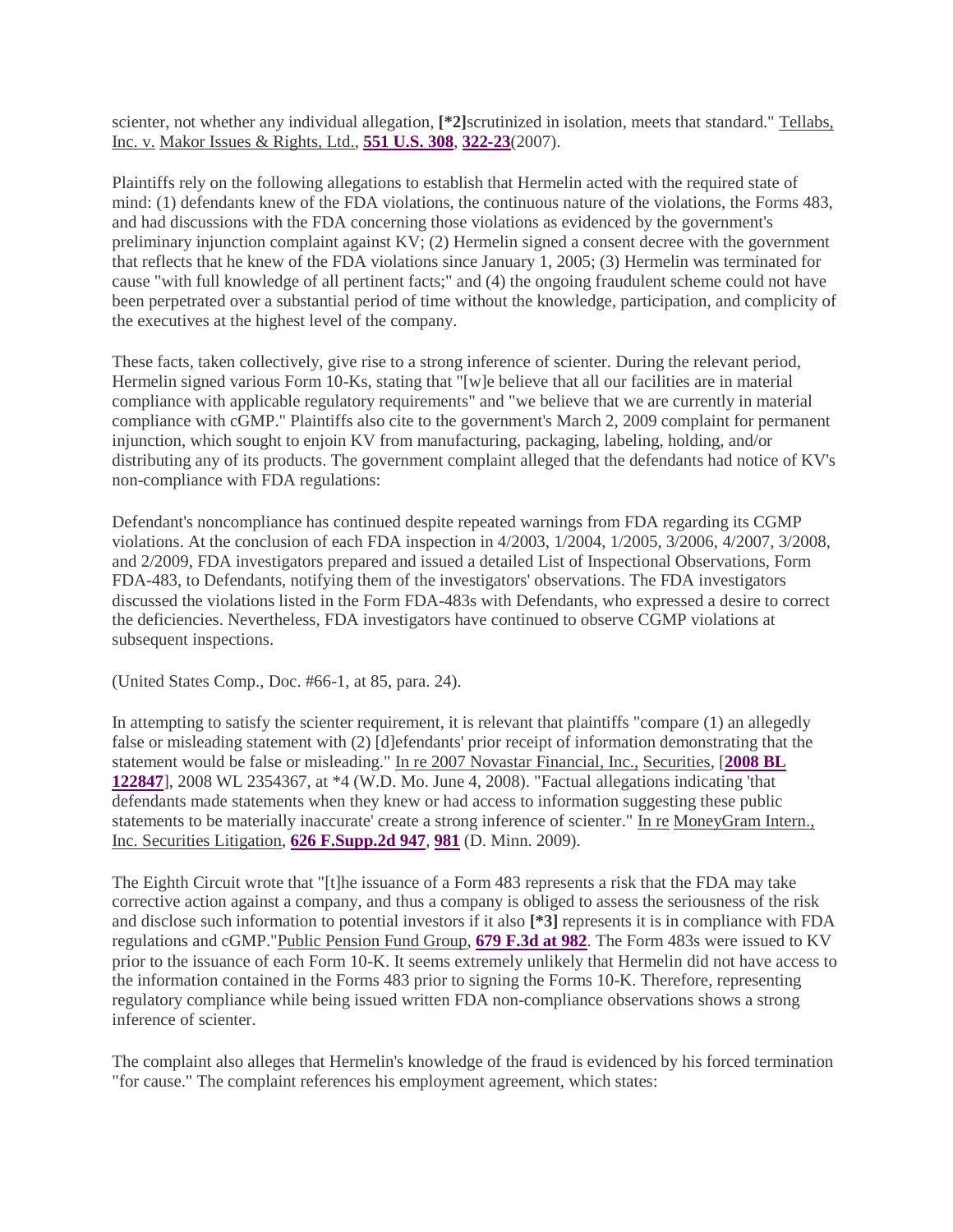Employers may terminate this Agreement at any time for Cause. For purposes of this Agreement, "Cause" shall mean that (I) Employee has committed a breach of a fiduciary duty . . . or has wilfully failed to perform his duties to Employer, **and in doing so has acted with knowledge of all pertinent facts**; and (ii) such act has a had a material and demonstrable adverse effect on Employer.

The complaint also addresses KV's press release announcing Hermelin's termination:

The Board of Directors . . . as a result of its investigation with respect to a range of specific allegations involving, among other things, **FDA regulatory and other compliance matters and management misconduct, terminated . . . Hermelin . . . 'for cause.'**

Plaintiff rationalizes that KV could not have fired him for cause unless he had knowledge of the noncompliance. Hermelin argues that the documents announcing his termination did not reference the violations or suggest that he had knowledge of the violations at the time they were occurring. The Court agrees that the employment agreement and the press release, standing alone, do not sufficiently allege scienter. However, in conjunction with the Form 483s issued to defendants outlining the observations of non-compliance by the FDA and the assertion of the government that these observations were discussed with defendants, a reasonable person could find Hermelin's knowledge of the fraud "cogent and as plausible as defendant's opposing nonfraudulant narrative." See In re MoneyGram Intern., Inc. Securities Litigation, **626 F.Supp.2d 947**, **983** (citing Tellabs, Inc. v. Makor Issues & Rights, Ltd., **551 U.S. at 313-314**).

Plaintiffs also attempt to use the consent decree signed by Hermelin as evidence of scienter, noting that it affirmatively states that the FDA first informed defendants of the non-compliance issues on January 1, 2005. The Court will decline to consider the consent decree as evidence of scienter. The decree expressly provides that its adoption does not function to admit or deny any aspects of plaintiffs' complaint.

After a consideration of the totality of the circumstances, the Court finds that the complaint's factual allegations permit a strong inference of scienter.

# **B. Loss Causation**

"To adequately plead loss causation, the complaint must state facts showing a causal connection between the defendant's misstatements and the plaintiff's losses." McAdams v. McCord, **584 F.3d 1111**, **1114** (8th Cir. 2009). "The plaintiff must show 'that the loss was foreseeable **[\*4]** and that the loss was caused by the materialization of the concealed risk." **Id**. (quoting Schaaf v. Residential Funding Corp., **517 F.3d 544**, **550** (8th Cir. 2008)). "'Where the alleged misstatement conceals a condition or event which then occurs and causes the plaintiff's loss, a plaintiff may plead that it is 'the materialization of the undisclosed condition or event that causes the loss." Heller v. Golden Restructuring Fund, L.P., **590 F.Supp.2d 603**, **623-24** (S.D. N.Y. 2008).

Plaintiff's amended complaint alleges that defendants "engaged in a course of conduct that artificially inflated the price of KV securities." The conduct includes:

[M]aking materially false and misleading statements and failing to disclose that KV (i) had been systematically violating FDA regulations, including cGMP, ignoring the corrective requirements of the several Forms 483 issued to it throughout the Class Period, and (ii) manufactured and sold Generic Metroprolol in violation of FDA regulations. Defendants also made materially false and misleading statements that operated as a fraud or deceit when they failed to disclose that KV had manufactured and